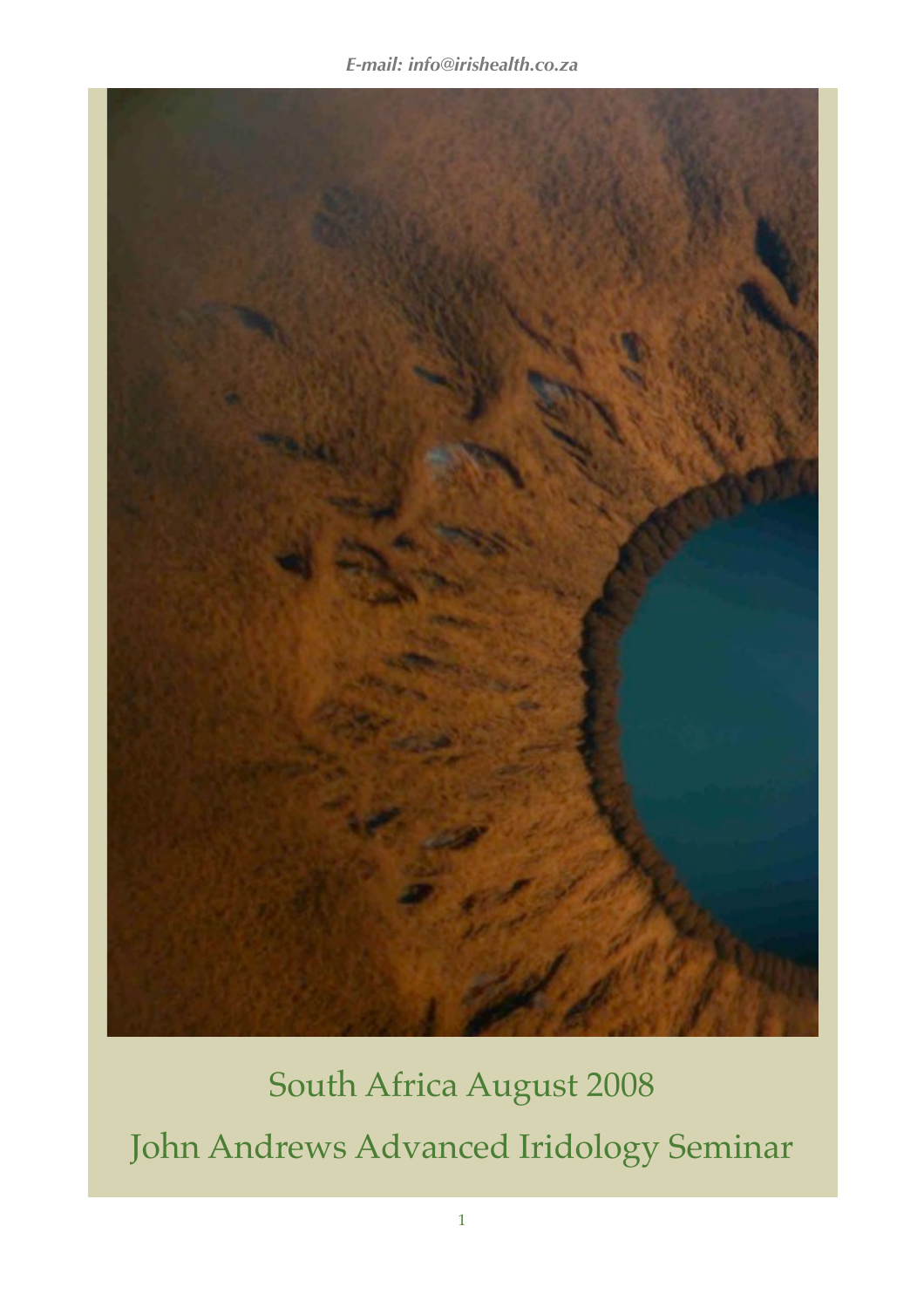

# **John Andrews Advanced Iridology Seminar South African Iridology Institute**

### **August 2008**

**John Andrews**, from the UK, world renowned Iridologist, researcher and speaker will be presenting an Advanced Iridology Seminar at

**Bryanston Country Club,** 

## **Johannesburg on 16 August 2008**

Attendance of this exciting seminar is open to all who are interested in Iridology. Prior study with the SA Iridology Institute is not a prerequisite.

Registration will be from 08h30 to 09h00. The seminar which will commence at 09h00 will be completed at 17h00.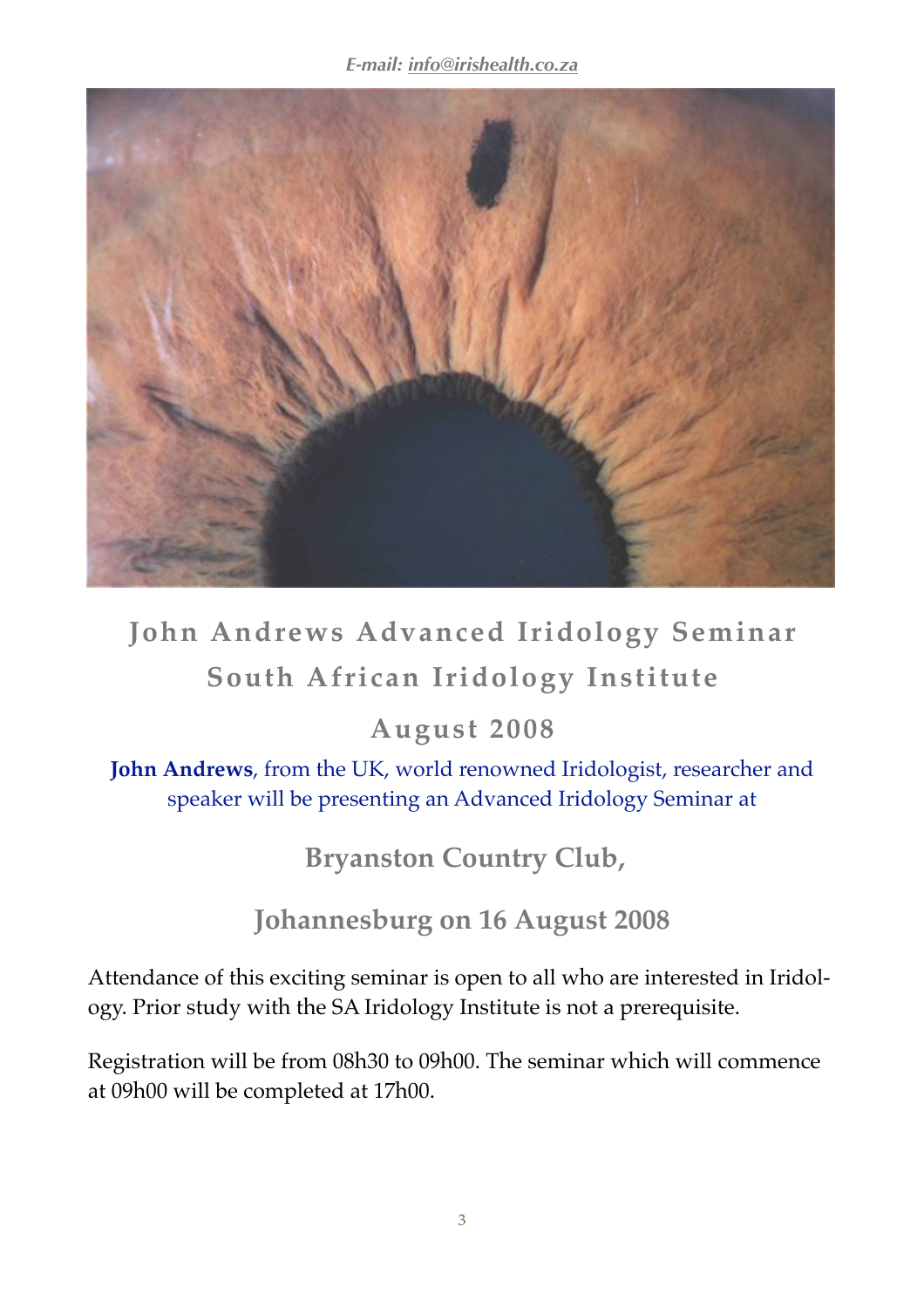Your investment will be only R1500.00. If you make use of the early bird booking, and book before 30 June 2008, you will be saving R250.00 and your investment will be only R1250.00.

[John Andrews](http://www.johnandrewsiridology.net/) of England is one of the worlds' leading researchers in Iridology. He frequently speaks and teaches at Iridology congresses and seminars all over the world. He is well-known author of seven books on Iridology, twenty Instructional CDs and is Editor of the Advanced Iridology Research Journal.

At this seminar John will be launching his new book: *Iris and Pupillary Signs, 3rd Edition - Modern Iridology*, and copies will be available for purchase by all seminar attendees.

Some of the topics which John will discuss and illustrate are:

● Inner Pupillary Border Explanation & Exploration

The Most Important Iris signs in Modern Iridology

 Dermatology & Iridology - Identification of the cause and treatment of many skin diseases such as eczema, psoriasis, urticaria, acne vulgaris, acne rosacea, impetigo, dermatitis, etc

Questions, clinical practice & discussion

● Plus lots more!

All attendees of this seminar will receive a free gift from John Andrews.

This is an incredible opportunity to pick the mind of one of the leading Iridology researchers & practitioners in the world. Make sure you don't miss it.

The work of John Andrews for advancements and new findings within the iridology field have been recognised with several awards over recent years including in Italy, the Ignatz Von Peczely Award in Brazil and named as the International Iridologists' Practitioners Association "Iridologist of the Year 2007" in Las Vegas, USA.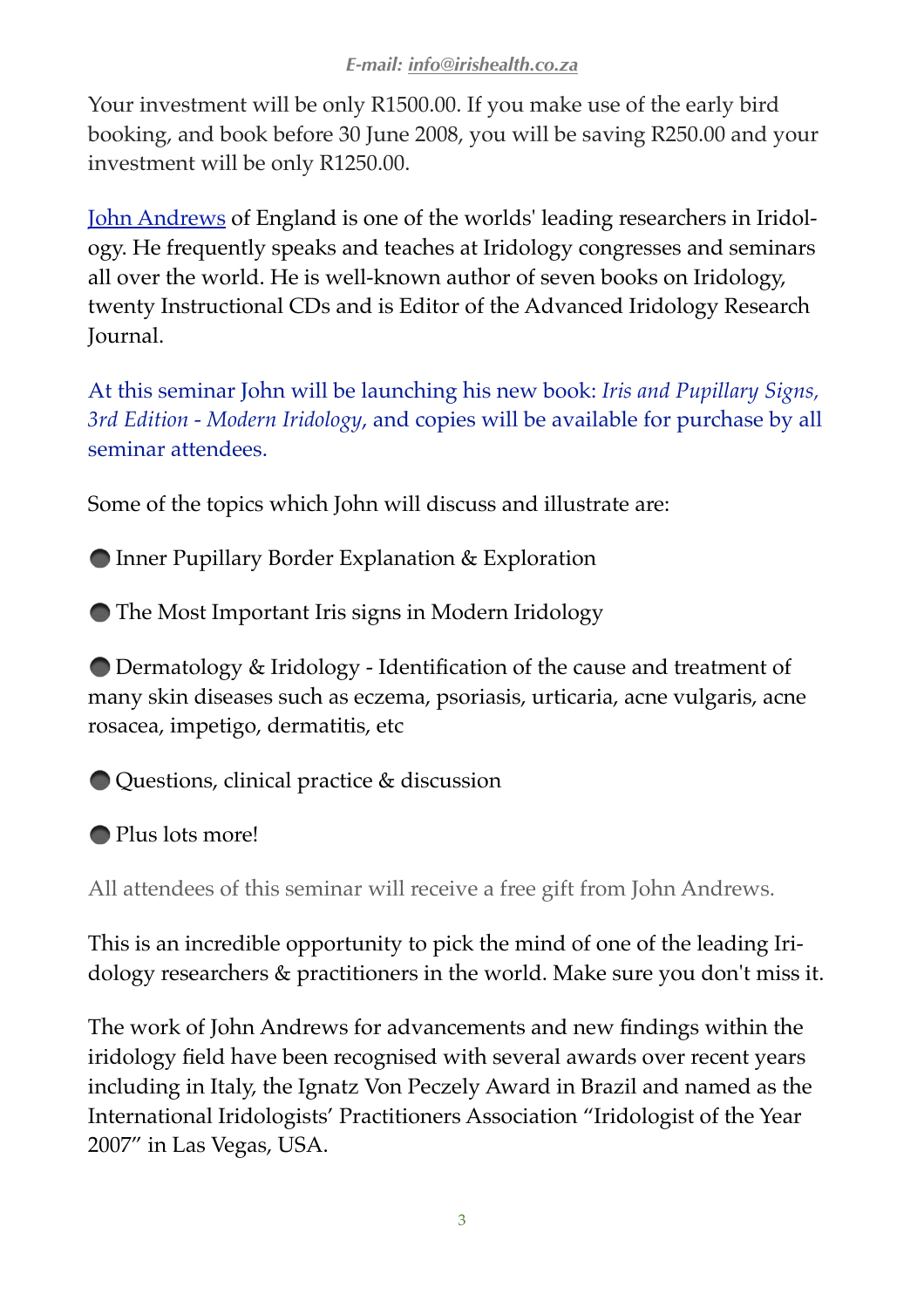#### **All different iris types will be examined and put under the microscope**



**In relation to all the topics we will look at the different iris types with the latest digital iris imaging techniques from John's own clinic, research initia-**

**tives and findings.**

 **To date, in the iridology world, in-depth consideration of the pure brown iris (haema-**

**togenic iris) has often been overlooked or received scant attention, however recent research has helped to clarify the signs we should be looking for.** 

**The pure brown iris, mixed iris and blue iris will be detailed on the clarification and priority given to iris, pupil, sclera, cornea & inner pupillary border (IPB) markings within the following fields of application:**

**Dermatology & Iridology - the root causes of skin conditions & diseases with current naturopathic treatments**

**The Most Important Iris & IPB signs in Modern Iridology**



**Summary of the Inner Pupillary Border - easy identification & interpretation of the main signs and how they help clarify what we see with the iris, sclera & cornea**

**John Andrews will help explain and empower the student or practitioner with practical tools and a clear, confident understanding for dynamic and competent application for all patient groups & demographics. Basically, you will be able to use the information covered the very next week within your practice.**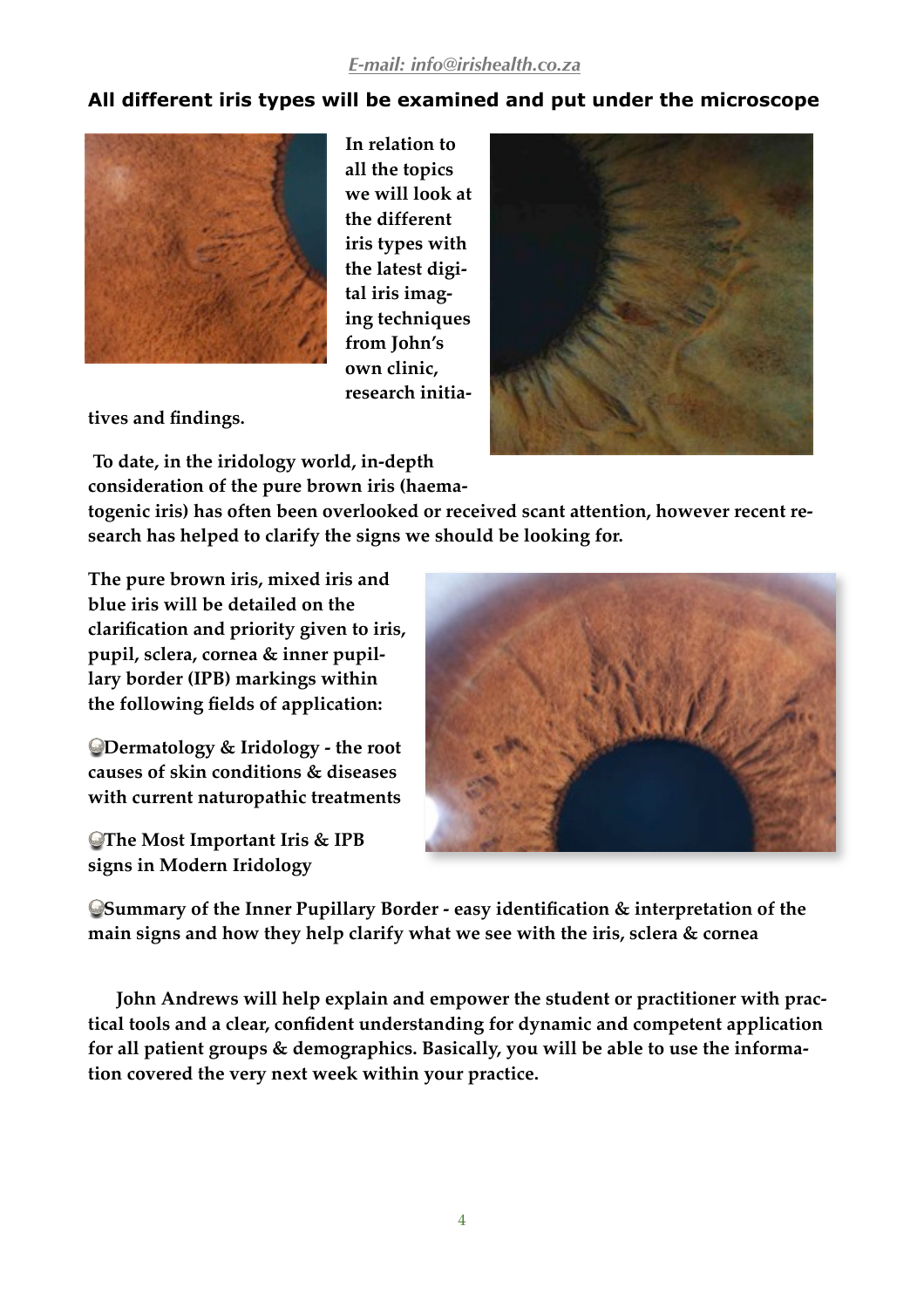#### **Modern & Advanced Iridology**

The John Andrews approach in iridology is to aim for the highest standard of clinical accuracy & understanding. This approach helps to combine classical iridology with the arrival of modern technology and physiological knowledge. It is considered an advanced approach, but it is better described as the modern and holistic approach. As what we



understand as being "advanced" today; will become the norm of tomorrow. The modern & advanced approach in iridology is a truly integrative approach and encompasses the following field and dynamics:



**Olmmunology C**Endocrinology **C**Embryology Psychoneuroendocrinoimmunology (PNEI) Emotional Epigenetics **O**Biogenetics Emotional Embryology *<u></u>*Homotoxicology

Functional Medicine Herbal Medicine **ONutrition** *<u></u>*Hydrotherapy Physiological Regulating Medicine Bioenergetics and even Quantum Physics

Due to flexibility the beauty of this type of iridology approach is that it can can be used for all types of therapies and approaches.